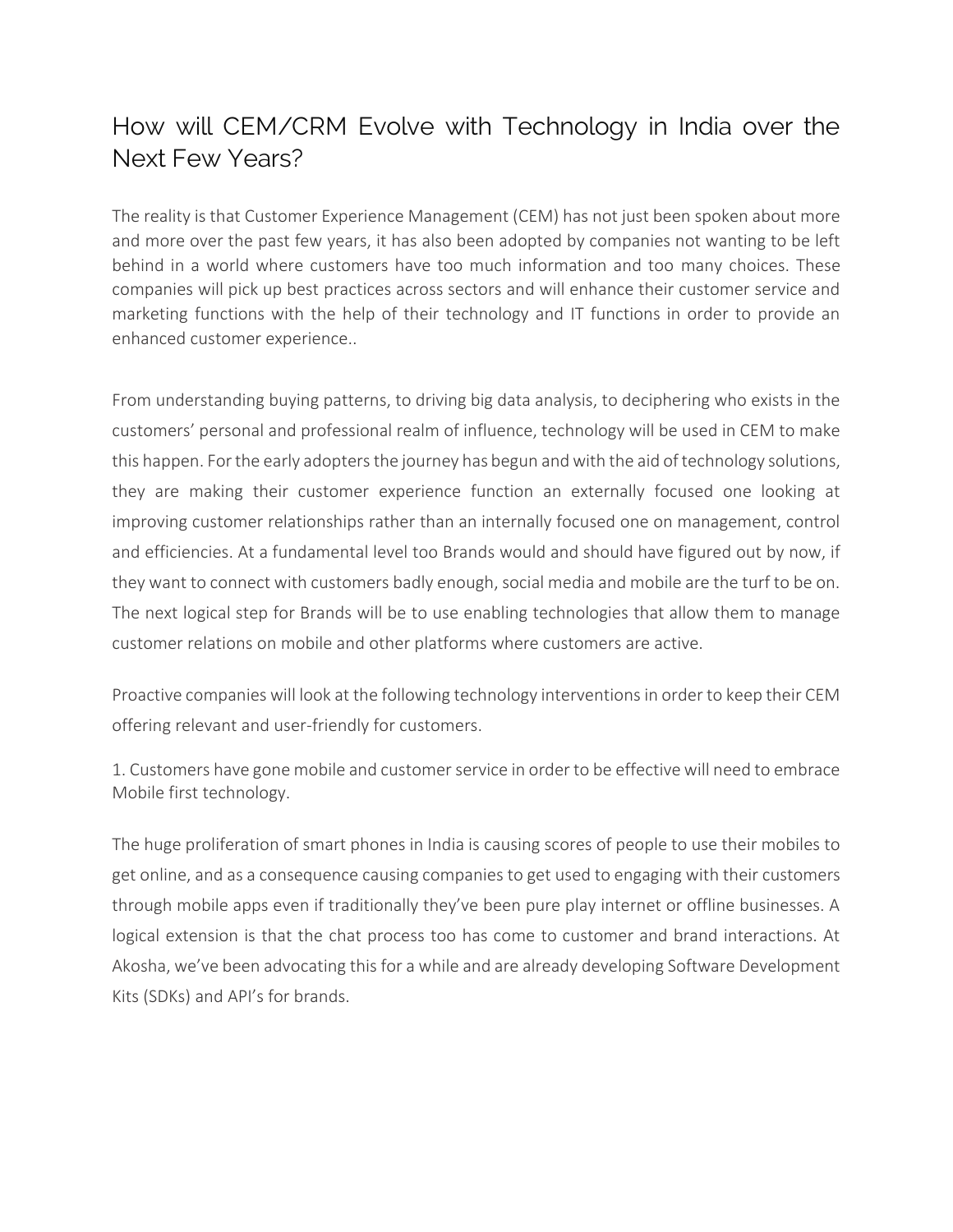There are going to be challenges – one of them being capturing structured information from the chat – as unstructured information makes it difficult for CRM platforms to give a good level of service.

2. Pay-as-you-go models are increasingly gaining popularity with more and more customer service organizations adopting SaaS based Social CRM platforms.

This trend has been reported by leading research firms like Gartner and Forrester. CRM market has witnessed a significant shift where about 45% of this \$40 billion market is moving to the SaaS model from the traditional CRM network.

Brands are also increasingly relying upon young start-ups to build on top of their traditional CRM network and are paying-as-they-go.

3. Technology can help Brands track and also achieve higher NPS scores, a metric that is being considered key to measuring customer experience.

Tracking scores for instance can be done more effectively with SaaS applications which can inform both when scores are moving up or when they are reducing, indicating something needs to change to do better. To get actionable insights from NPS scores, brands need to ask, aggregate and analyze with the help of technology additional questions, e.g. questions about value, quality, and usability to get to the root cause behind the scores.

4. Use of technology to drive big data analytics will help brands get a comprehensive understanding of their customers.

Brands are exploring the use of analytics to determine urgency/anxiety levels of customers so as to have the right set of people handle their issues. Big data and analytics are also being leveraged to find out relevant customer preferences, a must-have considering the scores of alternatives available. Use of analytics is only going to amplify in 2015 with companies realizing the vast value the data they hold within the enterprise has.

5. Integrating internal CRM with social media conversations.

Though it is a process that requires a high degree of technology intervention, opening up CRM for outcome oriented social media conversations will provide a more unified and consistent customer experience leading to better customer service. If queries on social media remain unanswered or